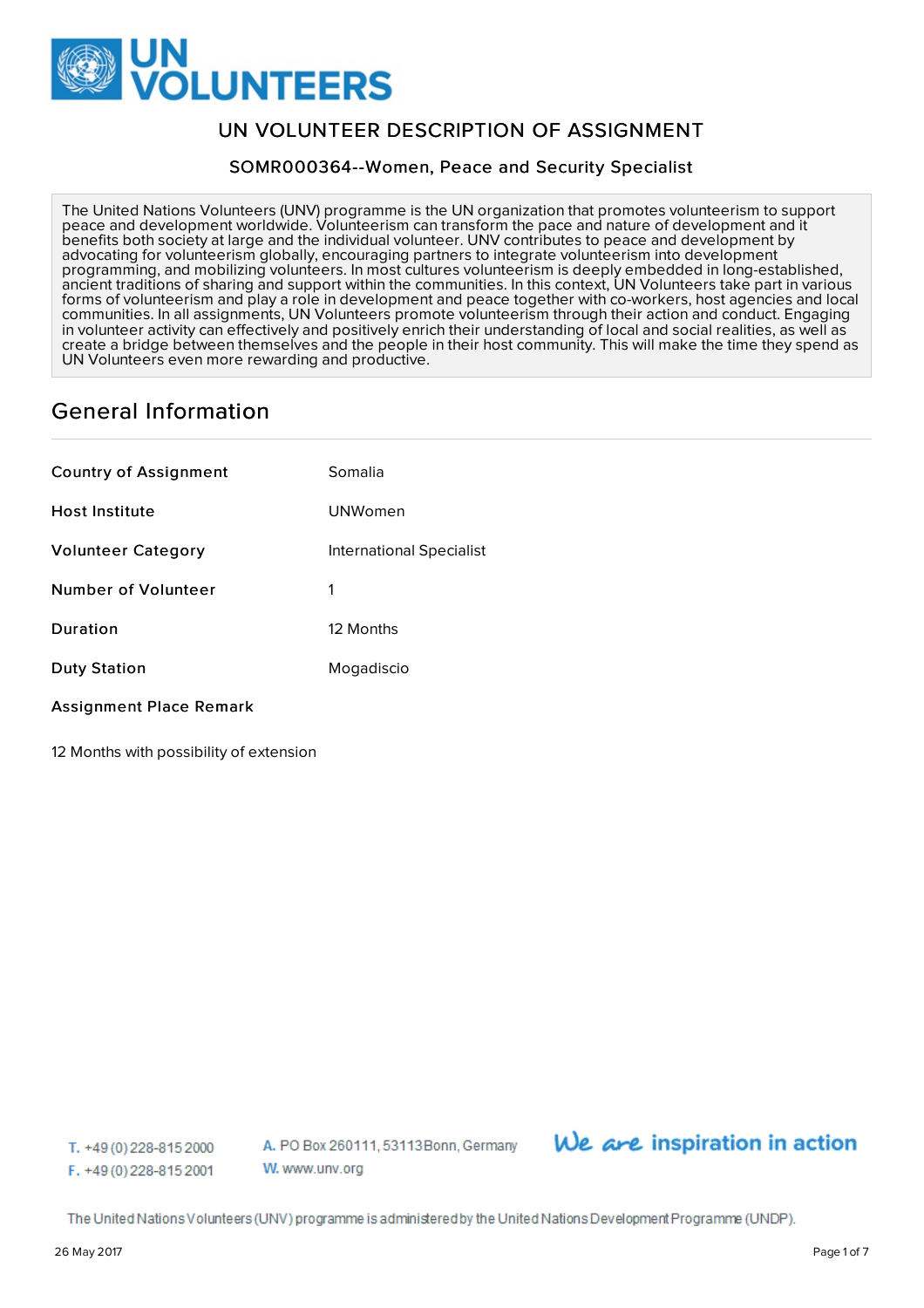

Living Conditions

## General: MIA Mogadishu

Accommodation: Due to the security situation in Mogadishu and coupled with the fact that there is no living accommodation on the private market that meets minimum UN security and safety standards for UN personnel, expatriate personnel deployed to Mogadishu are provided secured UN accommodation in a camp style environment. The UN-provided accommodation is essentially equipped with minimum room furniture. The UN accommodation could be single or shared rooms with shared bath and toilet facilities. Power and water (including purified water) is provided by the UN inside the camp to its occupants. The internet connection is available within the MIA compound. There are no banking facilities in Mogadishu.

Food and Diet: There is no access to local markets in Mogadishu. There is a UN Contractor-managed dining facility inside the MIA Compound in Mogadishu. The standard and quality of food is very limited with a repetitious daily menu. Personnel may cook their own meals at common kitchen buildings situated at convenient locations within the compound.

Health: Exposure exists to a number of tropical diseases. All medical formalities specified in the Offer or Travel Advisory should be completed before traveling. Yellow Fever vaccination is compulsory before coming to the mission area, while vaccinations for Hepatitis A & B, Typhoid, Tetanus/Diptheria, Polio and Meningitis are recommended. Vaccination Card (yellow card) must be brought. Malaria prophylaxis is highly recommended. Due to large number of various types of insects in the mission area, it is also recommended to use insecticide impregnated nets and insect repellants. UN personnel have access during working hours to a Civilian Clinic inside the UNSOM/UNSOA Camp in Mogadishu.

Rest and Recuperation: International personnel, including UN Volunteers, working in UN mission area are entitled to a 4 week Rest and Recuperation (R & R) cycle. This means that after every 4 weeks of being in the mission area, there is a break to travel to either Nairobi (UNDP designated R & R location) or any other destination outside the mission area. The R & R entitlement consists of a 5 calendar days R & R, with 1 travel day added, every 4 weeks. UN flights from Mogadishu or any other deployed site in the mission to Nairobi and back to duty station can be used at no expense. However, accommodation, food and other expenses while on R & R is borne by the individual. Approval of R & R is balanced against operational requirements.

# Assignment Details

Assignment Title Women, Peace and Security Specialist

## Organizational Context & Project Description

UN Women's engagement in the Somalia Joint Rule of Law programme is based on the knowledge that reestablishing the rule of law is the foundational to women's security, protection of rights, and, ultimately, an equitable peace. UN Women's Rule of Law work in Somalia is centered around the implementation of the UN Security Council Resolutions 1325 and the Convention on the Elimination of All Forms of Discrimination against Women with specific focus the CEDAW General Recommendations 30 and 33.

T. +49 (0) 228-815 2000 F. +49 (0) 228-815 2001 A. PO Box 260111, 53113Bonn, Germany W. www.unv.org

# We are inspiration in action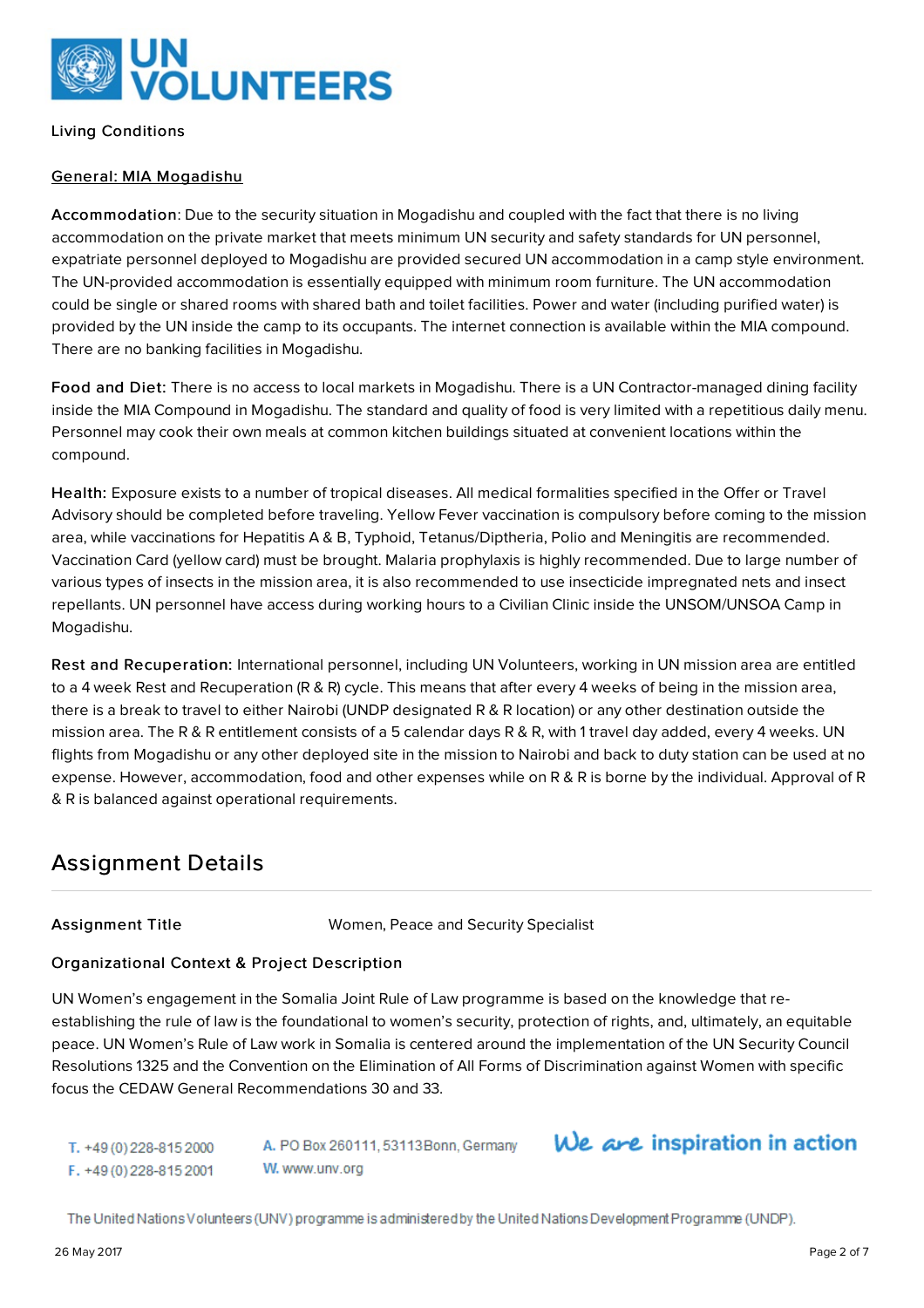

UN Women, grounded in the vision of equality enshrined in the Charter of the United Nations, works for the elimination of discrimination against women and girls; the empowerment of women; and the achievement of equality between women and men as partners and beneficiaries of development, human rights, humanitarian action and peace and security.

UN Women's thematic engagement in Somalia is based on the global flagship on 'Women's Engagement in Peace, Security and Recovery', as continuing fragility provides the main context of all engagements. Insecurity and fragility are further the main obstacles for women to seek equality and to prosper. UN Women's programming and technical guidance aims to support women to become actors in the provision of security and resources for peace. Programme interventions are conducted through three joint programmes: on Human Rights, Women, Peace and Security; on Rule of Law; and on Women's Political Leadership and Empowerment. In addition, UN Women works on gender mainstreaming across all UN Agencies, Funds and Programmes and UNSOM through a Joint Programme on Enablers Key partners in the Joint Programmes are several UN entities, including UNSOM, UNDP, UNICEF, and OCHA, all under the umbrella of the integrated UN Mission in Somalia. Engagement with the Federal Government in Somalia as well as key NGO and civil society actors will continue.

In 2012, the UN Secretary General announced new architecture on rule of law in the UN system in order to strengthen rule of law programming in peacebuilding contexts. Under this new arrangement, the Department of Peacekeeping Operations (DPKO) and the United Nations Development Programme (UNDP) will serve as Joint Global Focal Point (GFP) for the Police, Justice and Corrections Areas in the Rule of Law in Post-conflict and other Crisis Situations. Since 2013, UN Women HQ has provided expertise in support of this team, through co-location of staff. The new arrangement is intended for replication at country level where possible. This arrangement provides an entry point for a UN coordinated effort to mainstream gender into post-conflict rule of law planning, programming and support.

The Somalia Joint Rule of Law Programme is the first UN Joint Programme developed under the United Nations Multi-Partners Trust Fund (UNMPTF) in Somalia. Aligned to the priorities and principles spelled out in the Somali Compact and National Development Plan (2017 onwards), the Joint Rule of Law Programme aims at supporting the Federal Government of Somalia (FGS) and responding to the ISF towards achieving some of its objectives under PSG2 on Security and PSG3 on Justice.

Sustainable Development Goals 16. Peace, Justice and Strong Institutions

UNV Focus Area Peace building

## Task description

The UNV Women, Peace and Security Specialist will support UN Women in its efforts to establish and strengthen gender responsive justice and security services, to engage communities and CSO to ensure protection of women and girls and to advance UN Women's narrative work on women's right in the state building process.

The UN Volunteer will be part of the UN Women team and will provide technical and logistical support to the office's joint programmes with specific focus on the Rule of Law programme. She/he will be provided with overall guidance by the UN Women Country Programme Manager and will work under the direct supervision of the UN Women Rule of Law Programme Manager and perform the following functions:

The key functions will be to:

T. +49 (0) 228-815 2000 F. +49 (0) 228-815 2001

A. PO Box 260111, 53113 Bonn, Germany W. www.unv.org

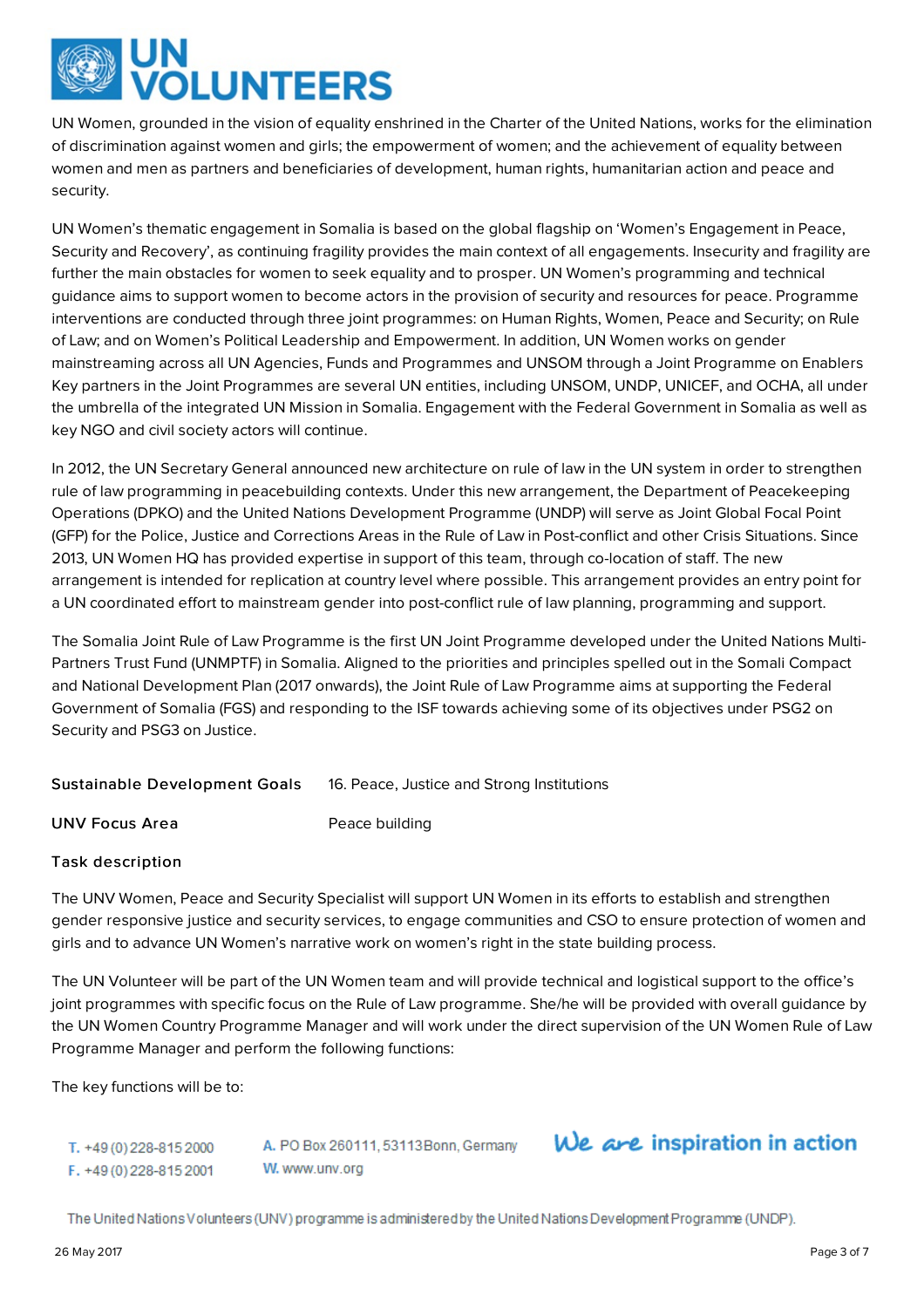

In close cooperation with the Rule of Law (RoL) programme manager and UN partner agencies support the Attorney Generals Offices with the establishment and/ or strengthening of the specialized prosecution units to address gender bases violence crimes.

Provide technical support to government, CSO and UN partners to ensure gender mainstreaming in major policy and legislative reform work.

Coordinate the development of a national Women's Access to Justice Policy and state specific implementation plans.

Provide guidance to the RoL team in relation to access to justice for women and girls with disabilities.

Support the coordination between government and CSO partners to align outreach and communication work on women's rights.

Collect data and information on women's right in Somalia and develop monthly briefs in specific women's rights areas.

Perform any other related assignment as requested in relation to this DOA.

Furthermore, UN Volunteers are required to:- Strengthen their knowledge and understanding of the concept of volunteerismby reading relevant UNV and external publications and take active part in UNVactivities (for instance in events that mark International Volunteer Day)- Be acquainted with and build on traditional and/or local forms ofvolunteerism in the host country- Reflect on the type and quality of voluntary action that they areundertaking, including participation in ongoing reflection activities- Contribute articles/write-ups on field experiences and submit them for UNVpublications/websites, newsletters, press releases, etc.- Assist with the UNV Buddy Programme for newly-arrived UN Volunteers- Promote or advise local groups in the use of online volunteering, orencourage relevant local individuals and organizations to use the UNV OnlineVolunteering service whenever technically possible.

## Results/Expected Outputs

Support to achieve full integration of women's rights in state building process through the Somalia JP Rule of Law programme.

Increase awareness of Women's Rights in Somalia with specific focus on women, peace and security and women's access to justice as defined in specific joint programme documents.

Age, Gender and Diversity (AGD) perspective is systematically applied, integrated and documented in all activities throughout the assignment

The development of capacity through coaching, mentoring and formal on-the-job training, when working with (including supervising) national staff or (non-) governmental counterparts, including Implementing Partners (IPs).

A final statement of achievements towards volunteerism for development during the assignment, such as reporting on the number of volunteers mobilized, activities participated in and capacities developed.

• The development of capacity through coaching, mentoring and formal on-the-job training, when working with (including supervising) national staff or (non-) governmental counter-parts, including Implementing Partners (IPs); • Age, Gender and Diversity (AGD) perspective is systematically applied, integrated and documented in all activities throughout the assignment • A final statement of achievements towards volunteerism for peace and development during the assignment, such as reporting on the number of volunteers mobilized, activities participated in and capacities developed

T. +49 (0) 228-815 2000 F. +49 (0) 228-815 2001

A. PO Box 260111, 53113 Bonn, Germany W. www.unv.org

# We are inspiration in action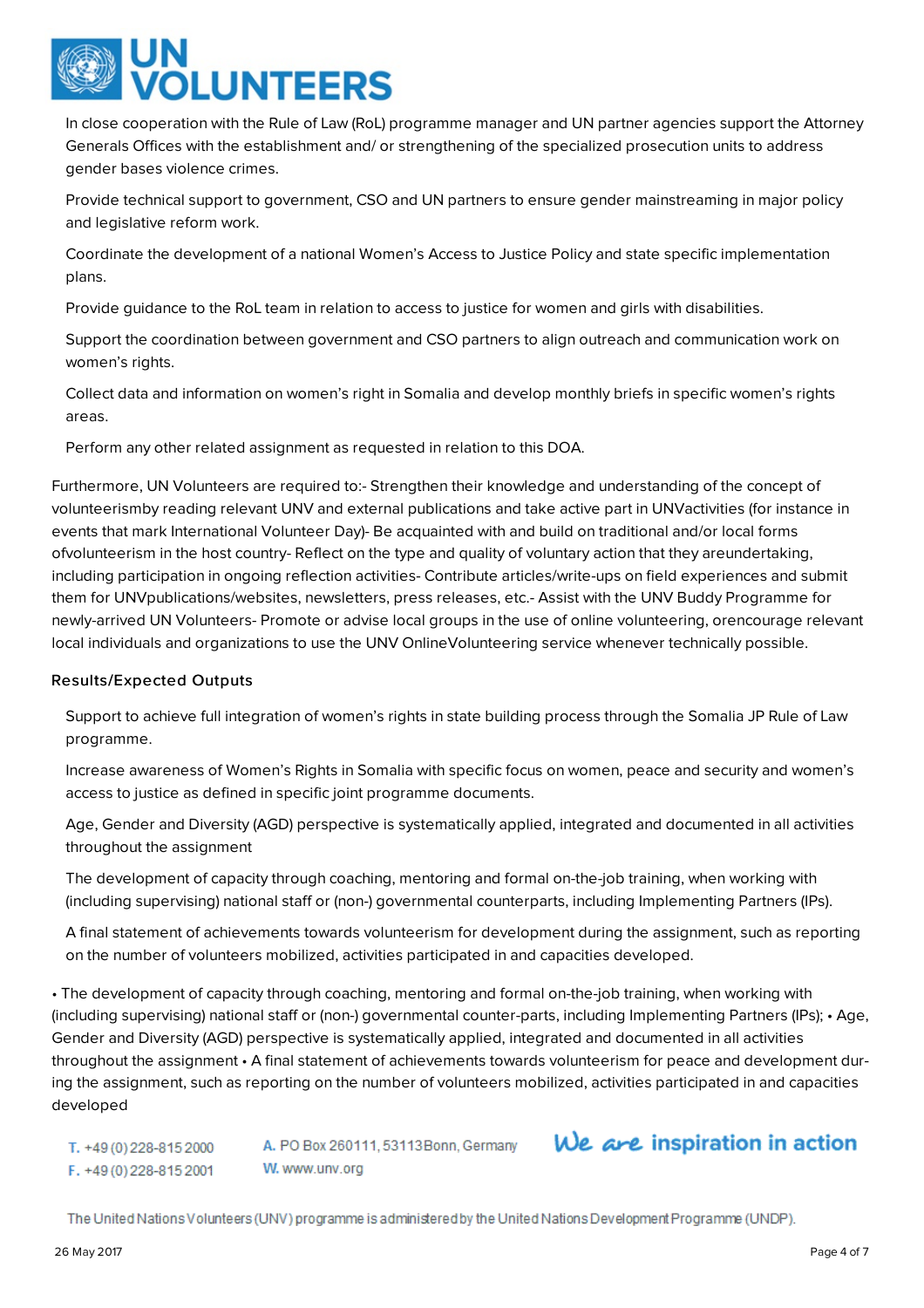

# Qualifications/Requirements

Required Degree Level Bachelor degree or equivalent

### Education - Additional Comments

Bachelor's degree in law or another related field and/or at least 3 years' experience in access to justice and/ or Rule of Law and Women's Rights

Years of Required Work Experience 36 months

#### Experience Description

#### Experience:

Minimum 3 years of experience providing professional support in a development context.

Advanced knowledge and work experience in the field of gender and human rights.

Written and spoken English, equivalent to native.

Good team player and ability to work effectively with people from different backgrounds.

## Desirable:

Good knowledge of the political and institutional context of Somalia;

Experience of working in an international organisation and/or multicultural environment;

Have affinity with or interest in Women's Rights and Rule of Law in post-conflict situations, volunteerism as a mechanism for durable development, and the UN System.

#### Language Skills

- English ( Mandatory ) , Level Fluent
- And One of these Somali (Mandatory), Level Working Knowledge

W. www.unv.org

#### DoA Expertise

- Human rights (Mandatory)
- Gender equality and the advancement of women ( Mandatory )

#### Additional Requirements for Area of Expertise

Excellent communications skills, including the ability to convey technical concepts to non-technical staff at all levels in a clear and concise style;

| Need Driving Licence    | N٥                                    |
|-------------------------|---------------------------------------|
| T. +49 (0) 228-815 2000 | A. PO Box 260111, 53113 Bonn, Germany |

We are inspiration in action

The United Nations Volunteers (UNV) programme is administered by the United Nations Development Programme (UNDP).

F. +49 (0) 228-815 2001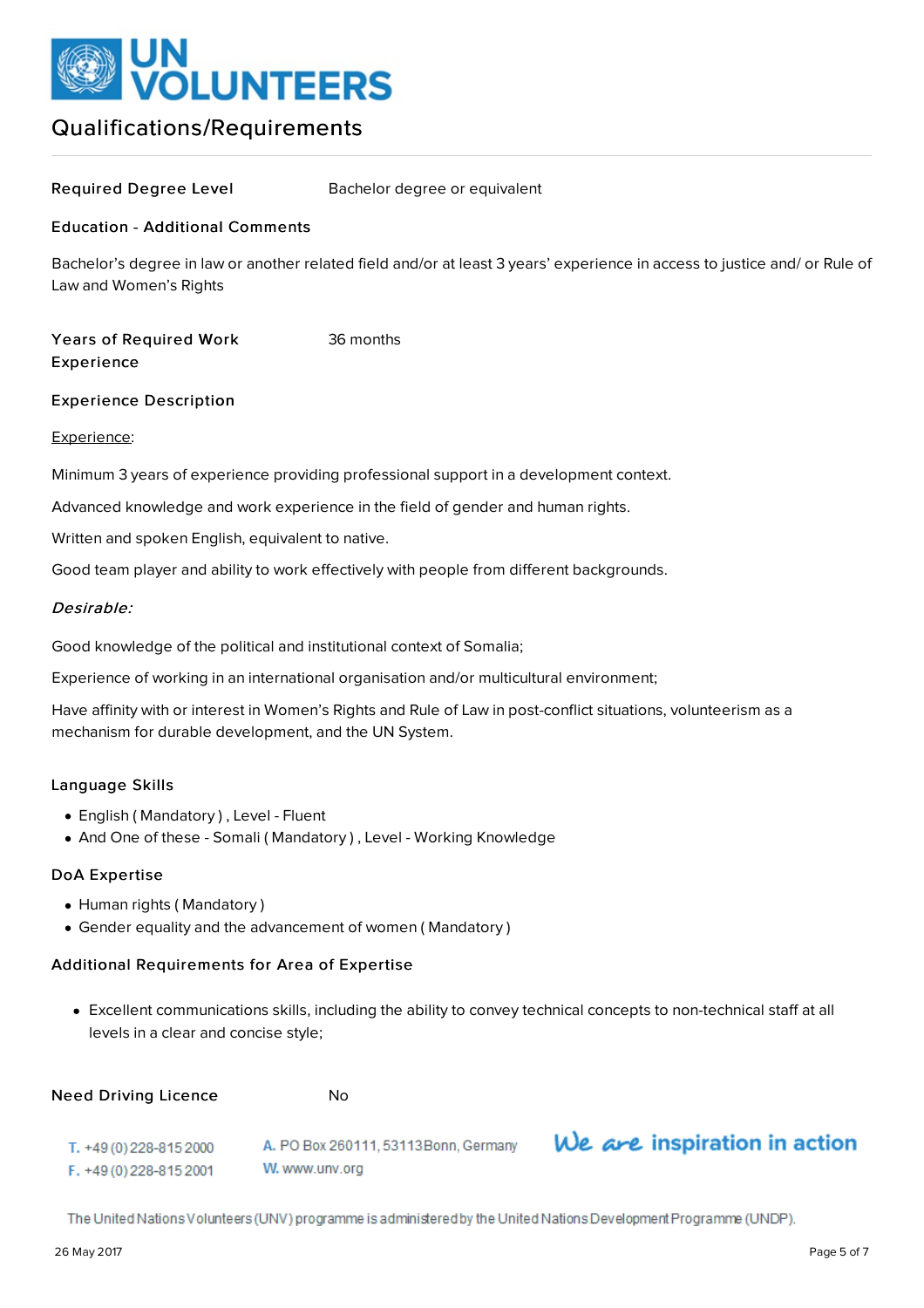

## Competencies & Values

- Accountability
- Adaptability and Flexibility
- Commitment and Motivation
- Commitment to Continuous Learning
- Communication
- Integrity
- Planning and Organizing
- Professionalism
- Respect for Diversity
- Working in Teams

# Conditions of Service and other information

Condition of Service Click here to view [Conditions](https://www.unv.org/become-volunteer/volunteer-abroad/conditions-of-service) of Service

### Conditions of Service for International Specialist:

The contract lasts for the period indicated above with possibility of extensions subject to availability of funding, operational necessity and satisfactory performance. However, there is no expectation of renewal of the assignment.

A UN Volunteer receives a Volunteer Living Allowance (VLA) which is composed of the Monthly Living Allowance (MLA) and a Family Allowance (FA) for those with dependents (maximum three).

The Volunteer Living Allowance (VLA) is paid at the end of each month to cover housing, utilities, transportation, communications and other basic needs. The VLA can be computed by applying the Post-Adjustment Multiplier (PAM) to the VLA base rate of US\$ 1,587. The VLA base rate is a global rate across the world, while the PAM is duty station/country-specific and fluctuates on a monthly basis according to the cost of living. This method ensures that international UN Volunteers have comparable purchasing power at all duty stations irrespective of varying costs of living. The PAM is established by the International Civil Service Commission (ICSC) and is published at the beginning of every month on the ICSC website [http://icsc.un.org](http://icsc.un.org/).

For example, kindly enter the link [Calculator](http://vmam.unv.org//calculator/entitlements)

In non-family duty stations that belong to hardship categories D or E, as classified by the ICSC, international UN Volunteers receive a Well-Being Differential (WBD) on a monthly basis.

Furthermore, UN Volunteers are provided a settling-in-grant (SIG) at the start of the assignment (if the volunteer did not reside in the duty station for at least 6 months prior to taking up the assignment) and in the event of a permanent reassignment to another duty station.

UNV provides life, health, permanent disability insurances as well as assignment travel, annual leave, full integration in

A. PO Box 260111, 53113 Bonn, Germany T. +49 (0) 228-815 2000 W. www.unv.org F. +49 (0) 228-815 2001

We are inspiration in action